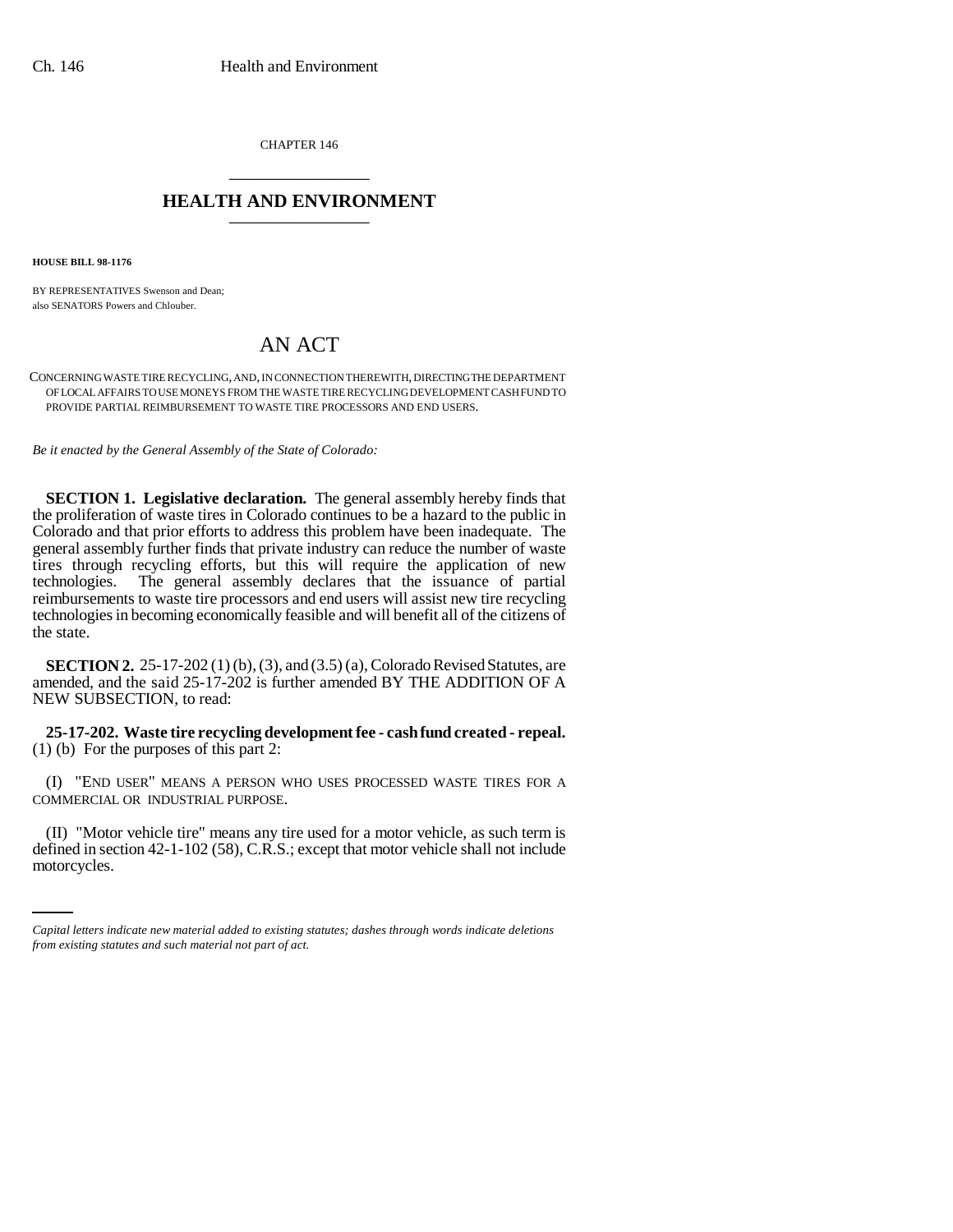(III) "PROCESSED WASTE TIRES" MEANS WASTE TIRES THAT HAVE BEEN PROCESSED FOR RECYCLING IN COLORADO.

(IV) "PROCESSOR" MEANS A PERSON WHO PROCESSES WASTE TIRES FOR RECYCLING IN COLORADO.

(3) The department of revenue shall transmit the fee with a report of its direct and indirect administrative costs in complying with this section to the state treasurer, who shall credit the same to the waste tire recycling development cash fund, which fund is hereby created. The general assembly shall make annual appropriations out of the fund to the department of revenue in an amount equal to the department of revenue's direct and indirect administrative costs, but which amount shall not exceed three and one-third percent of the total amount of fees transmitted to the treasurer. The remaining moneys in the fund shall be subject to annual appropriation by the general assembly to the department of local affairs for allocation to the Colorado housing and finance authority for the purposes described in section 29-4-719.1 (2) (f), C.R.S., and to the division of local government for the purposes described in section 24-32-114, C.R.S., AND IN SUBSECTION (3.2) OF THIS SECTION. In accordance with section 24-36-114, C.R.S., all interest derived from the deposit and investment of moneys in the fund shall be credited to the general fund. At the end of any fiscal year, all unexpended and unencumbered moneys in the fund shall remain therein and shall not be credited or transferred to the general fund or any other fund.

(3.2) (a) THE DIVISION OF LOCAL GOVERNMENT IN THE DEPARTMENT OF LOCAL AFFAIRS SHALL PROVIDE PARTIAL REIMBURSEMENT TO PERSONS FOR WASTE TIRE PROCESSING AND USAGE. THE PURPOSE OF SUCH PARTIAL REIMBURSEMENTS SHALL BE TO ASSIST NEW WASTE TIRE RECYCLING TECHNOLOGIES TO BECOME ECONOMICALLY FEASIBLE AND TO THEREBY ENCOURAGE THE USE OF WASTE TIRES AND REDUCE THE STORAGE OF SUCH TIRES IN COLORADO. AN AMOUNT OF UP TO FIVE PERCENT OF THE MONEYS APPROPRIATED TO THE DEPARTMENT OF LOCAL AFFAIRS FROM THE WASTE TIRE RECYCLING DEVELOPMENT CASH FUND SHALL BE USED FOR SUCH PARTIAL REIMBURSEMENTS.

(b) A PARTIAL REIMBURSEMENT TO A PROCESSOR OR TO AN END USER UNDER THIS SUBSECTION (3.2) SHALL BE IN AN AMOUNT OF UP TO TWENTY DOLLARS FOR EACH TON OF RAW WASTE TIRES THAT ARE PROCESSED OR USED.

(c) THE DIVISION OF LOCAL GOVERNMENT SHALL PROMULGATE RULES TO ESTABLISH APPLICATION PROCEDURES AND ELIGIBILITY CRITERIA FOR PARTIAL REIMBURSEMENTS TO PROCESSORS AND END USERS UNDER THIS SUBSECTION (3.2).

(d) THIS SUBSECTION (3.2) IS REPEALED, EFFECTIVE JULY 1, 2003.

 $(3.5)$  (a) For the fiscal years commencing on and after July 1,  $\frac{1996}{1998}$ , moneys allocated to the division of local government pursuant to subsection (3) of this section, less a proportionate share of the administrative costs of the department of local affairs in administering the funds, shall constitute not more than thirty THIRTY-FIVE percent of the moneys appropriated to the department of local affairs from the waste tire recycling development cash fund.